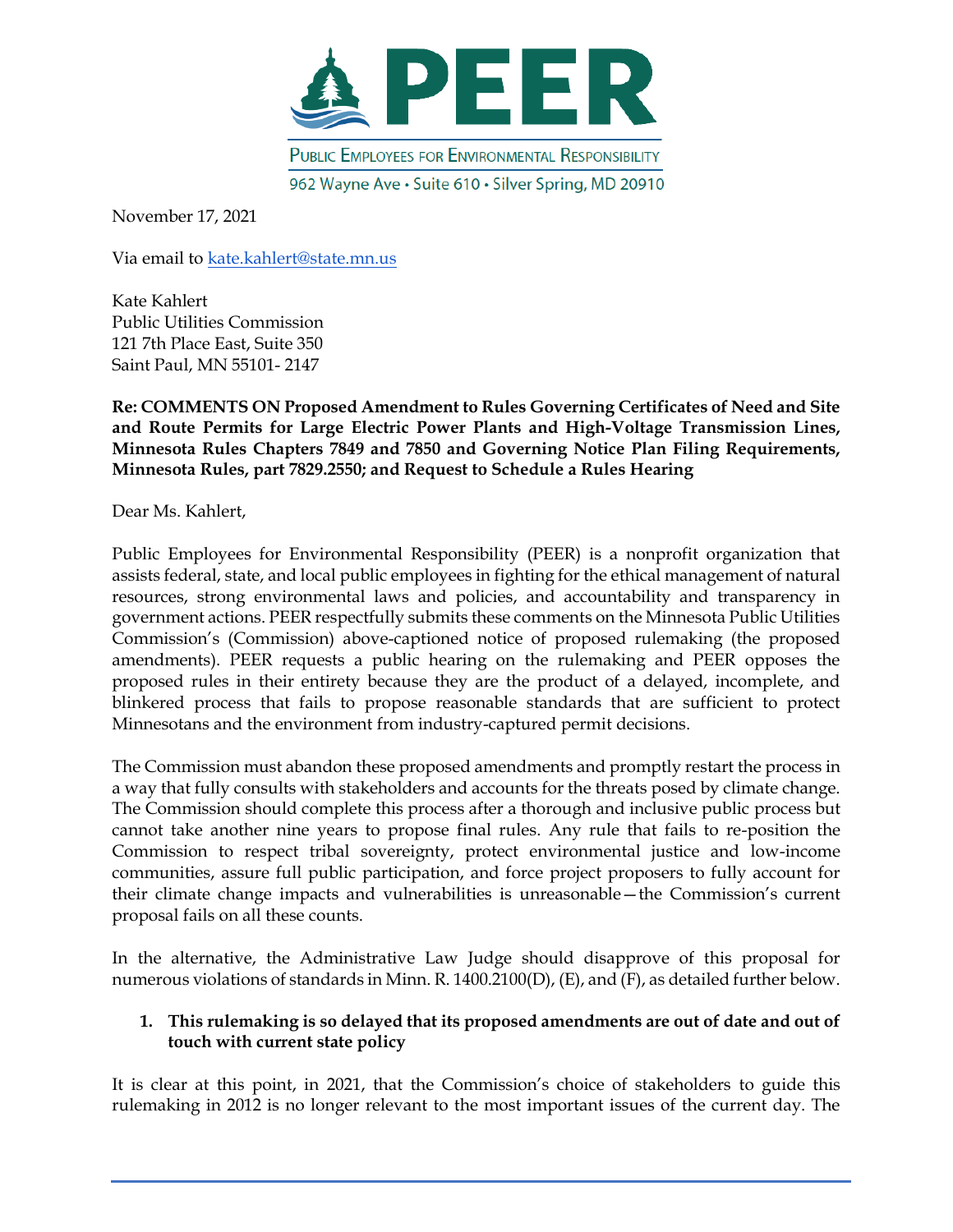stakeholder group selected by the Commission's staff included: three state agency units;<sup>1</sup> a regional grid operator;<sup>2</sup> all of Minnesota's investor-owned utilities; a joint representation of municipal and cooperative power providers;<sup>3</sup> representatives of businesses that oppose regulatory costs and rate increases;<sup>4</sup> a large transmission line operator;<sup>5</sup> wind energy industry advocates;<sup>6</sup> a contractor that frequently works for utility project proposers;<sup>7</sup> citizen-activist organizations that oppose some or all energy infrastructure projects in their areas;<sup>8</sup> several individuals who are frequently opposed to development of alternative energy projects such as wind farms;<sup>9</sup> and one lawyer who furthers environmental protection.<sup>10</sup> It is no surprise that this group, heavily biased towards industry perspectives and special interests, would fail to set goals sufficient to assure the proposed regulations protect the public interest. It is also unsurprising that stakeholder priorities identified nearly a decade ago are already thoroughly out of touch with the climate crisis and social consciousness of the current day.

The makeup of the stakeholders appearing before the Commission has shifted significantly since 2012, and only listening to those who have been active in utilities regulation for decades is a recipe for hidebound decision making and industry capture. Without representation from tribal governments, Indigenous organizations and representatives, low-income advocates, organizations working on a just transition away from fossil fuel industries, climate change advocates, labor organizations, and the other relevant stakeholders who have involved themselves with Commission dockets in the recent past, the Commission appears set to reaffirm in regulation a bias for industry. In recent years the Commission has overseen dozens of dockets that brought out diverse constituencies with valid concerns about its work. While the 2012 stakeholder group included a single environmental representative, it is unreasonable to believe one attorney can speak for the varied perspectives that have come up in dockets covering Certificates of Need, Powerplant Siting, and the routing of transmission lines. At a minimum, staff should re-start the stakeholder process reaching out to participants in recent ratemaking,

<sup>1</sup> *See In the Matter of Possible Amendments to Rules Governing Certificates of Need and Site and Route Permits for Large Electric Power Plants and High Voltage Transmission Lines*, Minnesota Rules, *Chapters 7849 and 7850; and to Rules Governing Notice Plan Requirements for High-Voltage Transmission Lines,* Minnesota Rules, *part 7829.2550,* Docket Nos. E,ET,IP-999/R-12-1246, STAFF BRIEFING PAPERS, (March 9, 2017), eDocket ID No. [20173-129606-01](https://www.edockets.state.mn.us/EFiling/edockets/searchDocuments.do?method=showPoup&documentId=%7b81661914-5B13-4BA6-BB0C-3BB0D9CCDFB7%7d&documentTitle=20173-129606-01) at 1 (listing Minnesota Department of Commerce, Energy Environmental Review and Analysis and Division of Energy Resources, and Minnesota Department of Transportation as participants).

<sup>2</sup> *Id.* (Midcontinent Independent Transmission System Operator).

<sup>3</sup> *Id.* at 2 ("Jointly, Rochester Public Utilities, Southern Minnesota Municipal Power Agency, Missouri River Energy Services, Minnkota Power Cooperative, and Dairyland Power Cooperative, and Otter Tail Power Company.").

<sup>4</sup> *Id.* at 1 (Richard Savelkoul; David Aafedt; Jerry Von Korff; Chamber of Commerce).

<sup>5</sup> *Id.* (ITC Midwest LLC).

<sup>6</sup> *Id.* (Minnesota Wind Coalition).

<sup>7</sup> *Id.* (Barr Engineering).

<sup>8</sup> *Id.* (NoCapX 2020 and United Citizens Action Network; North Route Group).

<sup>9</sup> *Id* at 2 ("Several other interested individual stakeholders also provided input throughout the advisory committee process, including Marie McNamara, Barbara Stussey, and Kristi Rosenquist.").

<sup>10</sup> *Id.* at 1 (Just Change Law).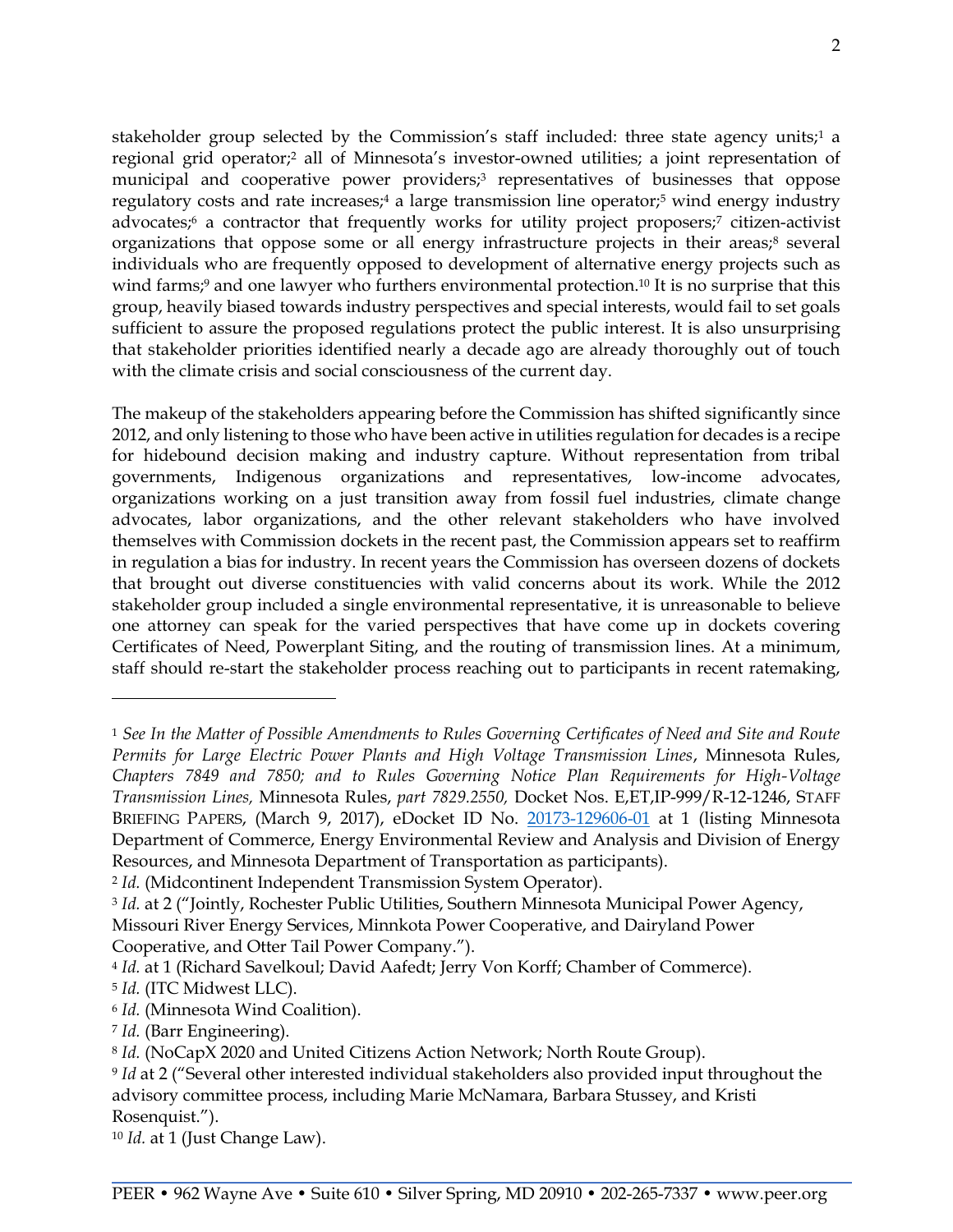Certificate of Need, Routing Permit, and Power Plant Siting dockets for their comments on what updates to the rules would serve the public interest.

### **2. The proposed changes fail to address important legal and social issues that the Commission must address in its rules**

While the Commission is necessarily a specialist independent agency with specific tasks assigned by the Legislature, it is also an agency whose mission is to serve the public. As a result, the limited updates contemplated by this notice fail to address important legal, social, and scientific issues that the Commission must incorporate into its work.

As one principal example of the current failings, the Legislative Auditor noted in 2020 that the Commission fails to properly notify tribes regarding cases that affect them<sup>11</sup> because the Commission only adopted a consultation policy in 2019 and the Commission's regulations do not require adequate notification of tribes in all relevant instances.<sup>12</sup> It is of paramount importance that the proposed amendments address identified failings in a more comprehensive update of the regulations. To the extent that Commission staff do not fix these deficiencies, it will be appropriate for the Administrative Law Judge to disapprove of the Commission's proposal consistent with Minn. R. 1400.2100 (D), (E), & (F).<sup>13</sup>

# *a. While updating the rules to comply with statutes, the agency ignores relevant treaties and failed to consult with tribes as required by Commission and state policy*

The fact that the Commission has yet to update its regulations to reflect a change in statutes enacted sixteen years ago is obviously a remarkable delay. However, it's important to also acknowledge that treaties with the tribes in the state of Minnesota date to the 1850s and earlier. 14

<sup>11</sup> *See* OFFICE OF THE LEGISLATIVE AUDITOR, PUBLIC UTILITIES COMMISSION'S PUBLIC PARTICIPATION PROCESS: 2020 EVALUATION REPORT, at S-1 (calling on the Legislature to require the PUC to consult with tribal governments), [hereinafter "LEGISLATIVE AUDITOR REPORT"] [https://www.auditor.leg.state.mn.us/ped/pedrep/puc2020sum.pdf.](https://www.auditor.leg.state.mn.us/ped/pedrep/puc2020sum.pdf) <sup>12</sup> *Id.* at S-3.

<sup>13</sup> *See*, *e.g.*, *In the Matter of the Proposed Rules of the Pollution Control Agency Amending the Sulfate Water Quality Standard Applicable to Wild Rice and Identification of Wild Rice Rivers, Minnesota Rules parts 7050.0130, 7050.0220, 7050.0224, 7050.0470, 7050.0471, 7053.0135, 7053.0205, and 7053.0406*, REPORT OF THE ADMINISTRATIVE LAW JUDGE, OAH Docket No. 80-9003-34519, Revisor R-4324 (Jan. 9, 2018) (disapproving of the Minnesota Pollution Control Agency's proposed sulfate standard for wild rice because it violated federal and state law and ignored submissions on wild rice waters from tribes), [https://www.pca.state.mn.us/sites/default/files/wq-rule4-15mm.pdf.](https://www.pca.state.mn.us/sites/default/files/wq-rule4-15mm.pdf) <sup>14</sup> Ann McCammon-Soltis and Kekek Jason Stark, Great Lakes Indian Fish & Wildlife Commission Division of Intergovernmental Affairs, *Fulfilling Ojibwe Treaty Promises – An Overview and Compendium of Relevant Cases, Statutes and Agreements*, 1 (2009) <https://glifwc.org/minwaajimo/Papers/Legal%20Paper%20-%20DIA.pdf> ("In treaties signed in 1836, 1837, 1842, and 1854, the tribes reserved hunting, fishing and gathering rights in the areas (land and water) ceded to the United States. It must be emphasized that these ceded territory rights were not given or granted by the United States, but were reserved by the tribes for themselves.").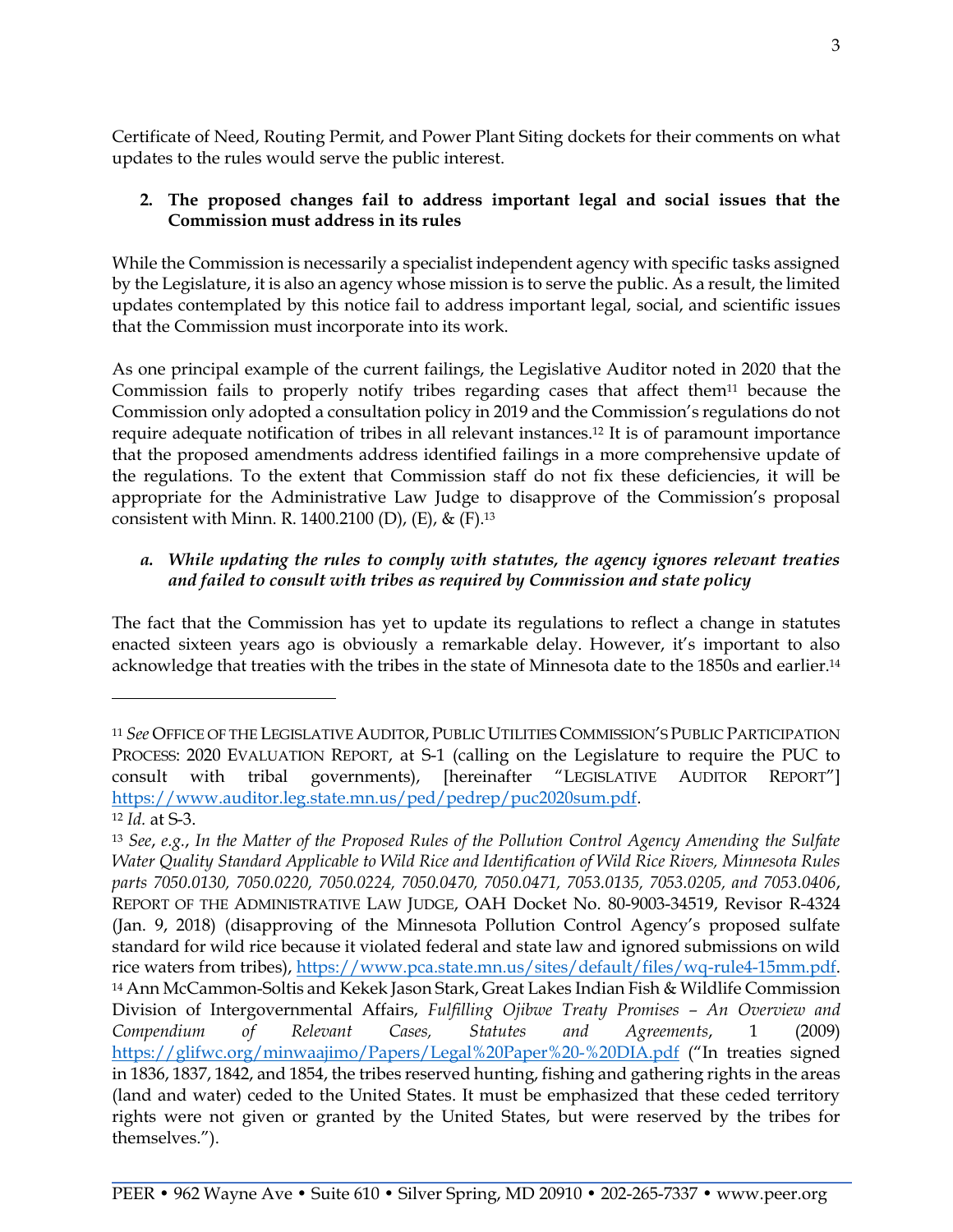It follows that while the Commission may be sixteen years late complying with state law, it is clearly also more than 160 years late in complying with federal law.

Treaties are federal law, supreme and above state law according to the U.S. Constitution's Supremacy Clause.<sup>15</sup> The U.S. Supreme Court and other federal courts have been consistently clear on the point that: "A state law that burdens a treaty-protected right is pre-empted by the treaty."<sup>16</sup> Minnesota's Native Nations have long reserved rights over lands they have ceded to the federal government and any subsequent landholders, and have proven in federal courts that these rights continue to nullify inconsistent state law and policy.<sup>17</sup> Treaty-making is the tribes' and federal government's prerogative, displacing states' authority over natural resources.<sup>18</sup> In the face of established treaty rights retained by tribes, generally-applicable state laws must give way to what the federal government and tribe agreed between themselves.<sup>19</sup> Additionally, individual tribal members can assert treaty rights on their own behalf against state regulations even when tribes are not parties to a case.<sup>20</sup> With all of these issues to consider, it is not only inappropriate for the Commission to ignore treaty rights, it can expose the regulations and individual permit decisions to legal challenges for failing to align with such treaty rights.

For example, Ojibwe tribes have used treaties to preserve their rights to hunt, fish, and gather in ceded territories.<sup>21</sup> Federal courts have made extensive findings concerning Ojibwe knowledge and traditions preserved by these treaty rights.<sup>22</sup> To the extent that any large energy infrastructure permitted by the Commission would impair these rights to hunt, fish, and gather—by limiting access to the resources, harming the resources themselves, or encumbering the cultural practices in other manners—the Commission would be in violation of the treaty and federal law. The

<sup>15</sup> U.S. CONST, Art. VI, cl. 2. ("This Constitution, and the Laws of the United States which shall be made in Pursuance thereof; and all Treaties made, or which shall be made, under the Authority of the United States, shall be the supreme Law of the Land; and the Judges in every State shall be bound thereby, any Thing in the Constitution or Laws of any State to the Contrary notwithstanding.").

<sup>16</sup> Wash State Dept. Of Licensing v. Cougar Den, Inc., 139 S. Ct. 1000, 1015 (2019); *see also* Chase v. McMasters, 573 F.2d 1011, 1018 (8<sup>th</sup> Cir. 1978) ("We hold that New Town's action is precluded by the Supremacy Clause because it impaired Chase's right . . . to enjoy the beneficial use of land held in trust for her without the obligation to pay local taxes and thereby interfered with the operation of an important means of implementing a policy adopted by the federal government"); U.S. v. Gotchnik, 222 F.3d 506, 510 (8th Cir. 2000) (Finding that modern weaponry, but not modern transportation, could be used in the exercise of treaty-based hunting and fishing rights in a wilderness area.).

<sup>17</sup> *See* Minnesota v. Mille Lacs Band of Chippewa Indians, 526 U.S. 172 (1999).

<sup>18</sup> *Id.* at 204 ("Although States have important interests in regulating . . . natural resources within their borders, this authority is shared with the Federal Government when the Federal Government exercises one of its enumerated constitutional powers, such as treaty making.").

<sup>19</sup> Washington State Department of Licensing v. Cougar Den, Inc., 139 S.Ct. 1000 (2019) (invalidating gasoline tax on tribal business as inconsistent with treaty right).

<sup>20</sup> Herrera v. Wyoming, 139 S.Ct. 1686, 1697 (2019).

<sup>21</sup> McCammon-Soltis and Stark, *supra* note 14, at 1.

<sup>22</sup> *Id.* at 1 n.6 (citing Lac Courte Oreilles Band v. Wisconsin, 653 F. Supp. 1420, 1422-1429 (W.D. Wis. 1987), Mille Lacs Band v. State of Minnesota, 861 F.Supp. 784, 791-793 (D. Minn. 1994))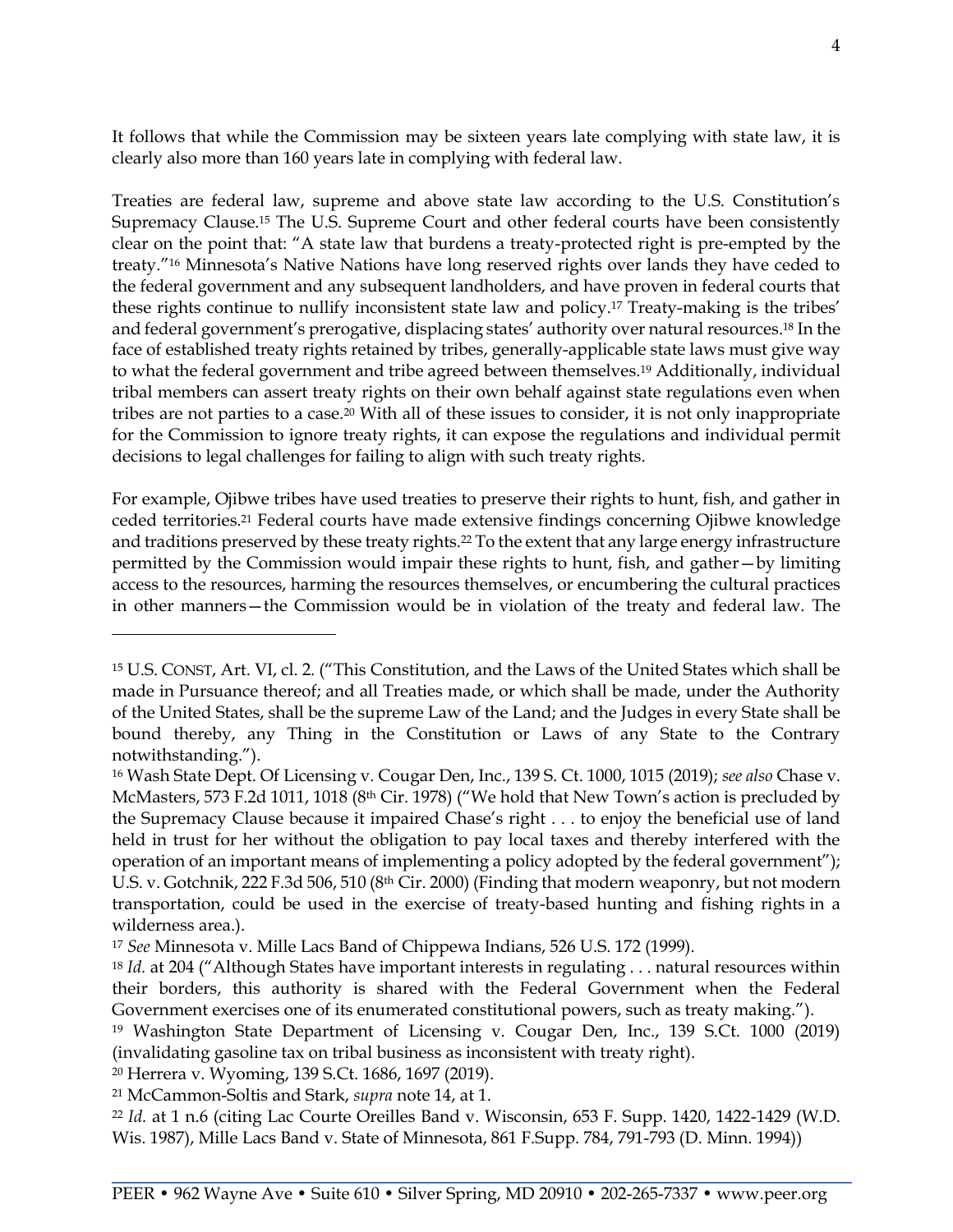interpretation of treaties is complicated, and the Commission should not attempt to do so without the guidance of potentially-impacted tribes and treaty authorities.<sup>23</sup>

The stakeholder group convened in 2012 included no tribal representatives. Not only does this failure to consult appear to violate the agency's 2019 consultation policy,<sup>24</sup> the Commission's failure to fully consult is directly contrary to the Walz Administration's stated goal to better coordinate efforts with Minnesota's Native nations.<sup>25</sup> As explained in Executive Order 19-24, it is in the state's own interest to respect tribes' rights: "Meaningful and timely consultation between the State of Minnesota and the Minnesota Tribal Nations will facilitate better understanding and informed decision making by allowing for collaboration on matters of mutual interest and help to establish mutually respectful and beneficial relationships between the State and Minnesota Tribal Nations."<sup>26</sup> In 2019 the Commission's chair informed Governor Walz that the Commission intended to abide by Executive Order 19-24.<sup>27</sup>

Other state agencies have—sometimes under court order—actively coordinated with tribes to assure their treaty rights continue to be respected.<sup>28</sup> Since the 1980s Ojibwe tribes have had an active role in managing resources in northern Minnesota, sharing responsibility with various

<sup>23</sup> *See generally id.* (giving background on the complex interpretation of Ojibwe treaty rights and courts' interpretations of these rights against state laws).

<sup>24</sup> TRIBAL NATIONS CONSULTATION POLICY FOR THE MINNESOTA PUBLIC UTILITIES COMMISSION, https://mn.gov/puc/about-us/tribal-relations/ (last visited Nov. 10, 2021).

<sup>25</sup> Press release, Office of Gov. Tim Waltz & Lt. Gov Peggy Flanagan, Governor Walz Signs Historic Order to Expand Tribal-State Relations (April 5, 2019), <https://mn.gov/governor/news/?id=1055-379072> .

<sup>26</sup> Exec. Order No. 19-24 (April 4, 2019), https://mn.gov/governor/assets/2019\_04\_04\_EO\_19- 24\_tcm1055-378654.pdf. [hereinafter "EO 19-24"].

<sup>27</sup> LEGISLATIVE AUDITOR REPORT, *supra* note 11, at 26.

<sup>28</sup> MINNESOTA DEPARTMENT OF NATURAL RESOURCES, MILLE LACS LAKE MANAGEMENT PLAN 2021-2026 PUBLIC REVIEW DRAFT – MARCH 2021 1 (2021), <https://files.dnr.state.mn.us/fisheries/largelakes/millelacs/mplan.pdf> ("On Mille Lacs Lake, harvest of several species is shared between tribes signatory to the 1837 Treaty and the state, based on legal agreements. The State of Minnesota respects tribes' self-regulation and will continue to cooperatively manage the Mille Lacs fishery into the future. This plan primarily directs the work of the MN DNR's Fish and Wildlife Division and complements planning by the 1837 Treaty Fisheries Technical Committee (FTC), the court stipulated venue for the MN DNR's cooperative management with 1837 Treaty bands."); *see also* MINNESOTA DEPARTMENT OF NATURAL RESOURCES, MINNESOTA DNR RESPONSE TO TRIBAL COMMENTS: DRAFT MINNESOTA WHITE-TAILED DEER MANAGEMENT PLAN (2018) https://files.dnr.state.mn.us/wildlife/deer/plan/deerplan\_tribal.pdf; News Release: Minnesota Department of Transportation, MnDOT to Install Signage Acknowledging 1854 Tribal Treaty Boundaries (Nov. 5, 2021), [http://dot.state.mn.us/news/2021/11/04-d1-treaty.html;](http://dot.state.mn.us/news/2021/11/04-d1-treaty.html) Michael Dockry, Michael Benedict, Alexandra Wrobel & Keith Karnes, *Innovations in Partnerships and Tribal Forest Management: A Panel Discussion*, PROCEEDINGS OF THE 2019 NATIONAL SILVICULTURE WORKSHOP (2019), [https://www.fs.fed.us/nrs/pubs/gtr/gtr-nrs-p-](https://www.fs.fed.us/nrs/pubs/gtr/gtr-nrs-p-193papers/13-dockry-gtr_nrs-p-193.pdf.)[193papers/13-dockry-gtr\\_nrs-p-193.pdf.](https://www.fs.fed.us/nrs/pubs/gtr/gtr-nrs-p-193papers/13-dockry-gtr_nrs-p-193.pdf.)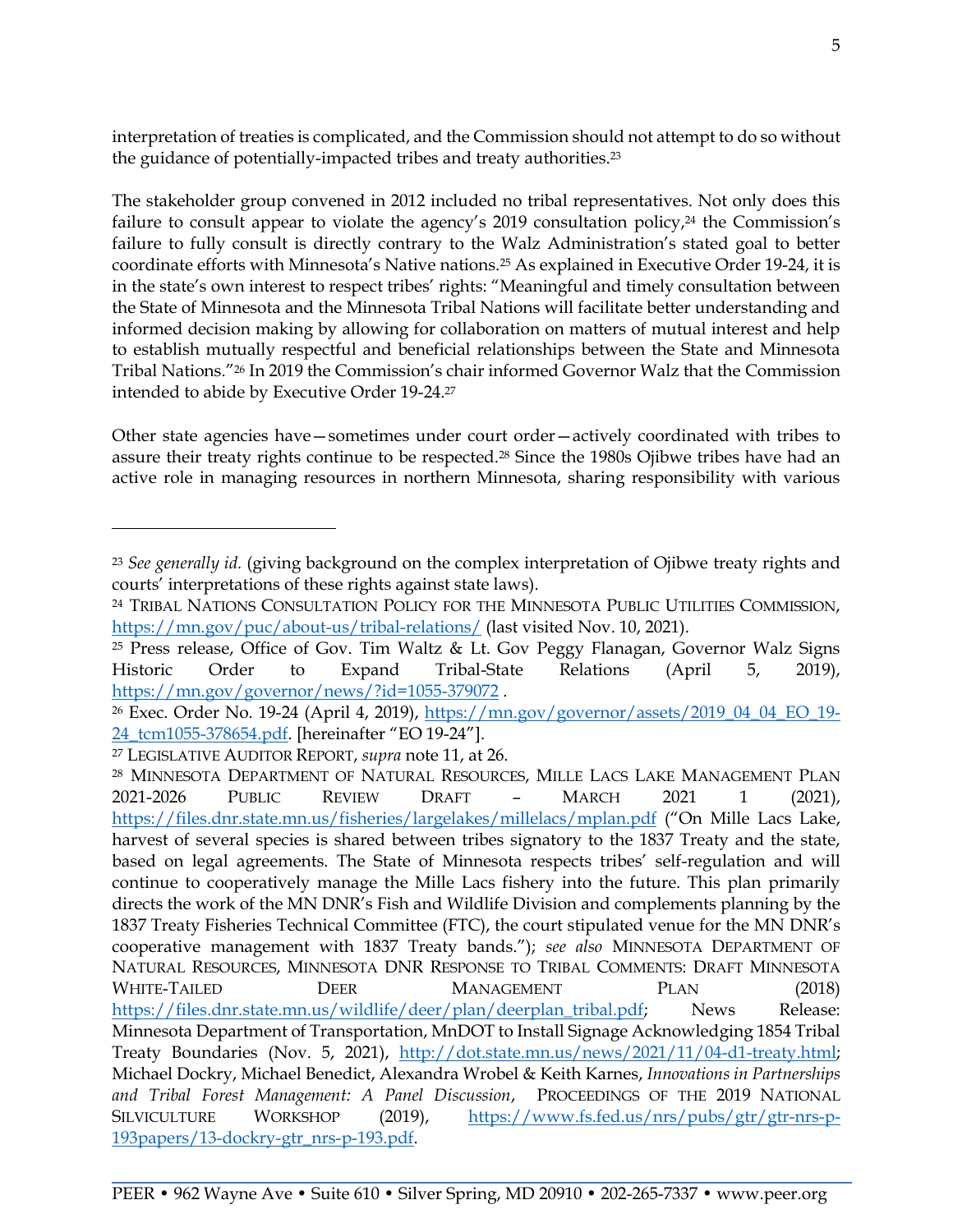agencies.<sup>29</sup> "Overall, inter-tribal involvement in resource management has clearly been a positive development that has promoted sustainability of the natural resources and benefited all users of the resources, not just Ojibwe tribal members."<sup>30</sup> Tribal authorities manage lands and resources in their own right,<sup>31</sup> and have the ability to provide state agencies with expert information that leads to better outcomes for all parties. In order to avoid conflict and the destruction of irreplaceable cultural resources, the Commission must assure that procedures in its regulations protect the interests of all relevant tribal nations' cultural sites—regardless of whether the site is clearly protected by an existing treaty right or another federal law such as the National Historic Preservation Act.

Moreover, both in rewriting the proposed amendments and in every permit approval processes it oversees the Commission must meaningfully consult with tribes directly, not through a project proposer or another state agency.<sup>32</sup> Because only the Commission can speak for its ability to take a certain action, only the Commission can provide the "meaningful and timely consultation" that is expected of state agencies.<sup>33</sup> Relying on other agencies or project proposers to initiate and conclude consultation is insufficient, and should be corrected throughout the Commission's processes and regulations. By consulting with tribes on rewriting the regulations, the Commission should be able to find a way to meaningfully consult without breaching *ex parte* rules.

# *b. The Commission's "notice list" system fails to meet its commitments to tribal consultation*

Specific parts of the proposed amendments clearly fail to meet the Commission's commitment to fully informing and consulting tribes. For example, the "notice list" system furthered by the proposed amendments must be rethought and include significantly more outreach to impacted communities and tribes. The proposed amendments include language for Minn. R. 7849.0125, subp. 6, concerning a "Local and tribal government contact list" and requires that:

> An applicant must maintain and make available to the commission and department upon request a list of local units of government,

<sup>29</sup> *See* Tom Busiahn & Jonathan Gilbert, *The Role of Ojibwe Tribes in the Co-Management of Natural Resource in the Upper Great Lakes Region: A Success Story* (2009), [http://glifwc.org/minwaajimo/Papers/Co-](http://glifwc.org/minwaajimo/Papers/Co-management%20Paper%20Busiahn%20%20FINAL.pdf)

[management%20Paper%20Busiahn%20%20FINAL.pdf.](http://glifwc.org/minwaajimo/Papers/Co-management%20Paper%20Busiahn%20%20FINAL.pdf)

<sup>30</sup> *Id.* at 1.

<sup>31</sup> *See* LEECH LAKE BAND OF OJIBWE DIVISION OF NATURAL RESOURCES, <https://www.llojibwe.org/drm/> (last visited Nov. 10, 2021); Leech Lake Band of Ojibwe Division of Natural Resources, *Leech Lake Reservation's 2021-2021 Hunting & Trapping Season Dates & Seasonal Limits* (2021), [https://www.llojibwe.org/drm/2021seasonDates.pdf.](https://www.llojibwe.org/drm/2021seasonDates.pdf)

<sup>&</sup>lt;sup>32</sup> While the Commission often relies upon the Department of Commerce's expertise in advising Commission decisions, since the divisions of the Department that do this work have no authority over the Commission it is not meaningful consultation to have the divisions handle governmentto-government coordination with tribes. Without the ability to make binding decisions on applications, other agencies cannot fill in for the Commission.

<sup>33</sup> *See* EO 19-24, *supra* note 26, at 1.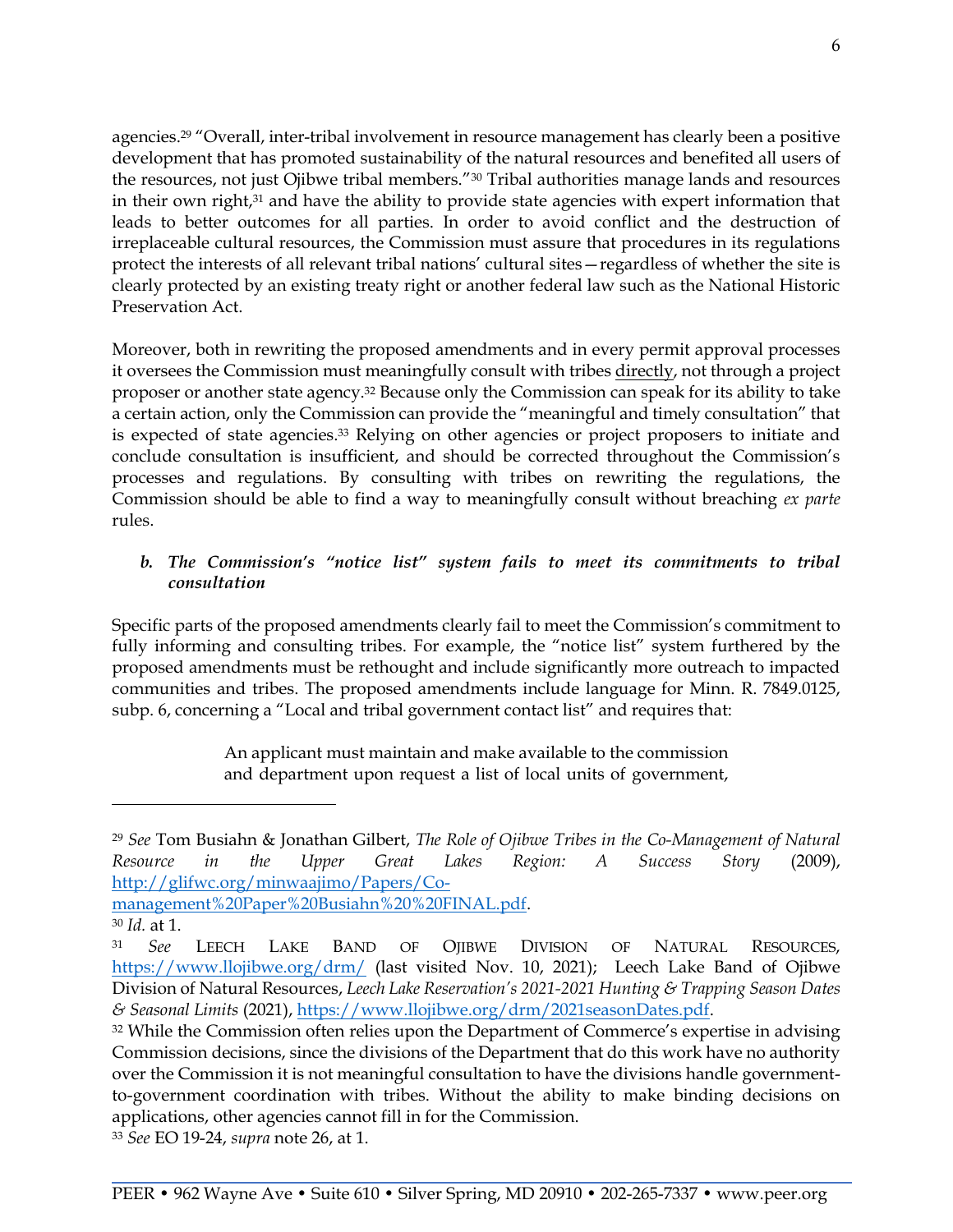including each local unit of government's chief executive, located in the proposed project footprint. The list must include each: [municipal, local, regional, watershed and soil district, and] tribal government[.]

It is clear error and an improper delegation to rely on applicants to maintain a list of tribal governments that would be impacted by their project. No proposer can be expected to understand the centuries of history and modern-day interests that would determine whether a tribe is interested in a particular project. Unlike local governments, which are organs of the state with limited local interests that do not stretch over large regions, tribal governments existed before the state of Minnesota, and they have legal rights over massive land cessions. These land rights existed prior to state regulatory systems, and tribes' treaty rights are in not subject to the authority of the Commission. It is not appropriate to allow project proposers to determine which tribes are impacted, nor is it appropriate for the Commission to pass off the notification requirement to a private party lacking government-to-government responsibilities under the law.<sup>34</sup>

There are many ways the Commission, in consultation with all relevant stakeholders, could improve the notice list. The state and tribes have established several clearinghouses of information where the Commission could present relevant information directly to the tribes who may be impacted by state action. Since 1963 the state has had an Indian Affairs Council, established in state statute,<sup>35</sup> that serves as a way for the state to liaise with the eleven tribes within the same geographic area.<sup>36</sup> Furthermore, other state agencies regularly present information to quarterly meetings of the Minnesota Tribal Environmental Committee (MNTEC),<sup>37</sup> where tribes' environmental technical staff are able to interact with agency staff and get information they may need in order to decide how to respond.<sup>38</sup> Importantly, MNTEC comprises both Tribal Nations and Treaty Authorities in the state of Minnesota,<sup>39</sup> so it would not only have expertise to assess agency information but would also include most of the relevant tribal and inter-tribal entities that the state must actively notify when impacting treaty resources. Proper consultation with tribes in

<sup>34</sup> *See* TRIBAL NATIONS CONSULTATION POLICY FOR THE MINNESOTA PUBLIC UTILITIES COMMISSION, <https://mn.gov/puc/about-us/tribal-relations/> (last visited Nov. 10, 2021) (noting the "unique government-to-government relationship exists between federally recognized Tribal Nations in Minnesota, the State of Minnesota and the United States federal government"). <sup>35</sup> MINN. STAT. § 3.922 (2021).

<sup>36</sup> *See* HISTORY: INDIAN AFFAIRS COUNCIL (last visited Nov. 10, 2021), https://mn.gov/indianaffairs/miachistory.html. Contacting and coordinating with these existing eleven nations and groups is likely necessary but not sufficient, as tribes outside the boundaries of Minnesota also have historical claims to lands that may be impacted by utility projects, and the Commission must find an adequate way to contact all tribes directly without an intermediary of a project proposer or other agency.

<sup>37</sup> *See*, *e.g.*, Minnesota Pollution Control Agency, *MPCA Highlights for Minnesota Indian Affairs Council (*2020), [https://mn.gov/indianaffairs/documents/MPCA.MIAC%2011.2020.pdf.](https://mn.gov/indianaffairs/documents/MPCA.MIAC%2011.2020.pdf)

<sup>38</sup> *See*, *e.g.*, EPA Region 5 Tribes, *2017 Summary of Facts for EPA Region 5 Tribes*, IX TRIBAL AIR RESOURCES JOURNAL 3 (2017) [https://www.ntaatribalair.org/wp](https://www.ntaatribalair.org/wp-content/uploads/2019/12/Region-5-Tribal-Air-Resources-Journal-2017-edition.pdf)[content/uploads/2019/12/Region-5-Tribal-Air-Resources-Journal-2017-edition.pdf.](https://www.ntaatribalair.org/wp-content/uploads/2019/12/Region-5-Tribal-Air-Resources-Journal-2017-edition.pdf) <sup>39</sup> ABOUT: MINNESOTA TRIBAL ENVIRONMENTAL COMMITTEE, https://mntechomepage.wixsite.com/mysite/about (last visited Nov. 10, 2021).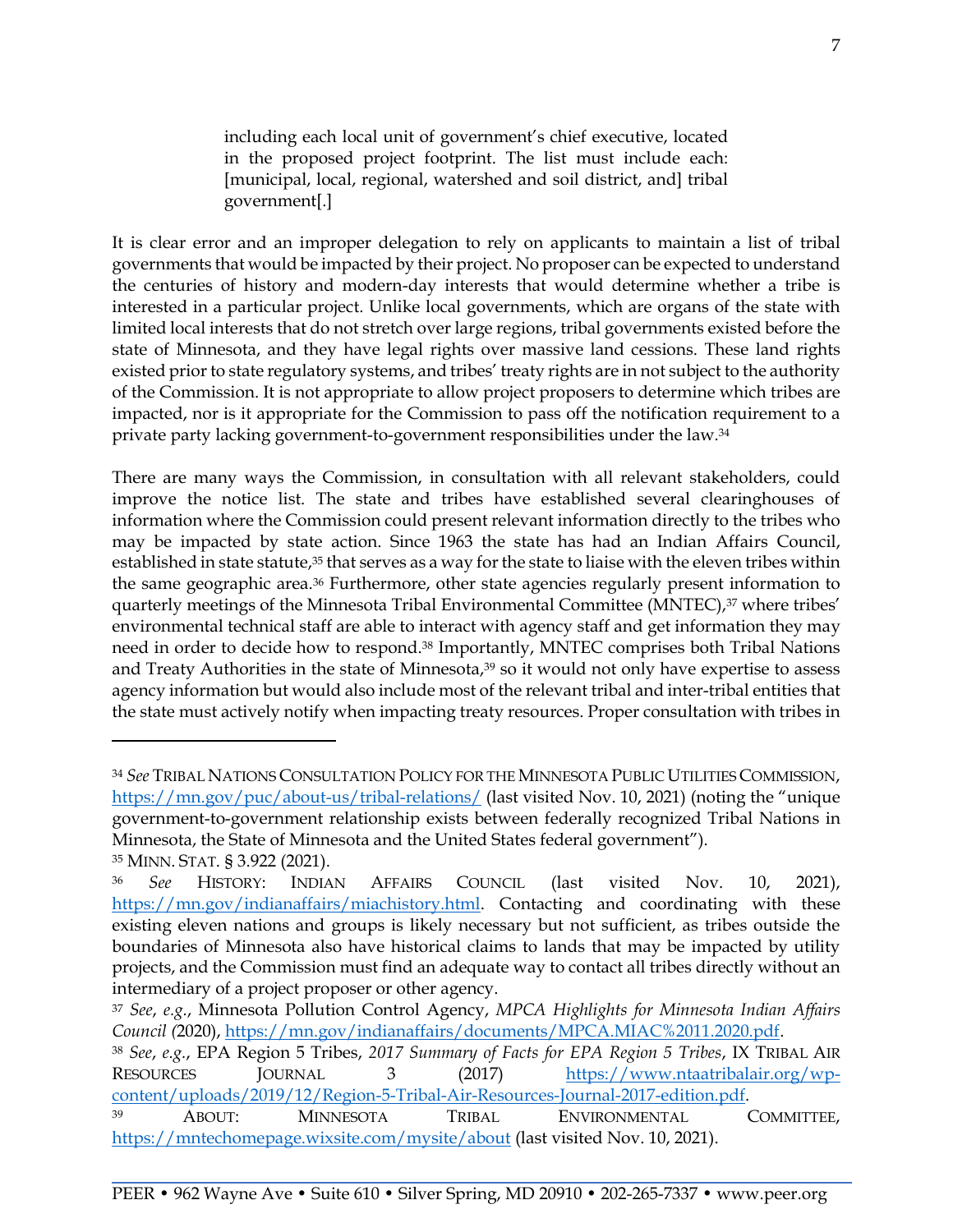redoing this rulemaking would help clarify which entities would be the most productive for the Commission to notify and consult with.

#### *c. Prohibited sites must include those subject to treaty rights where tribes have not been properly consulted or haven't consented*

Similar to the notice list, the proposed amendments contain a "prohibited sites" list that fails to cover all lands that the Commission should view as protected from large energy infrastructure siting. The proposed amendments language for Minn. R. 7850.4400 prohibits siting power plants and transmission lines within federally- and state-protected areas such as parks, monuments, nature preserves, and wilderness areas. While this is necessary protection for conservation lands, it is insufficient because it fails to also protect lands subject to treaty rights.

The tension between inadequate procedures and what the Commission saw as important considerations was memorialized in the Line 3 Order approving that project's environmental impact statement, Certificate of Need, and Routing Permit:

> The Commission expressed serious concern with the Project's impacts to indigenous populations, acknowledging that the Project would traverse ceded territories where Minnesota's Ojibwe and Chippewa tribes hold usufructuary hunting, fishing, and gathering rights. But the Commission concluded that denying the certificate of need would have disproportionate and serious effects on the Leech Lake reservation—as the Leech Lake Tribal Government clearly asserted to the Commission on multiple occasions through the process—because it would require continued disruptive maintenance of Existing Line 3 and increase the risk of an accidental oil spill on those lands.

> Lastly, the Commission found that granting the certificate of need was consistent with all applicable laws and policies, including Minnesota's energy policy.<sup>40</sup>

The Commission paradoxically found both that the project would impact lands necessary for protected treaty rights and that it "was consistent with all applicable laws"—a determination that is legally unsound since treaty rights are applicable laws. It seems apparent that the Commission was put in this difficult position because its regulations fail to account for treaty rights. The Commission may have reached a better overall outcome on Line 3 if it had had better regulatory tools. Amending the "prohibited sites" list to include areas of relevance to tribes would give the Commission tools it has a demonstrated need for. While tribes have every right to allow and regulate large energy infrastructure within their reservation lands, they also have reserved rights

<sup>40</sup> *In the Matter of the Application of Enbridge Energy, Limited Partnership, for a Certificate of Need for the Proposed Line 3 Replacement Project in Minnesota from the North Dakota Border to the Wisconsin Border,* Docket Nos. PL-9/CN-14-916 ORDER FINDING ENVIRONMENTAL IMPACT STATEMENT ADEQUATE, GRANTING CERTIFICATE OF NEED AS MODIFIED, AND GRANTING ROUTING PERMIT AS MODIFIED (May 1, 2020), eDocket ID No. [20205-162795-01,](https://www.edockets.state.mn.us/EFiling/edockets/searchDocuments.do?method=showPoup&documentId=%7bC0B1D171-0000-C511-9FC0-0F91750A9C30%7d&documentTitle=20205-162795-01) at 13.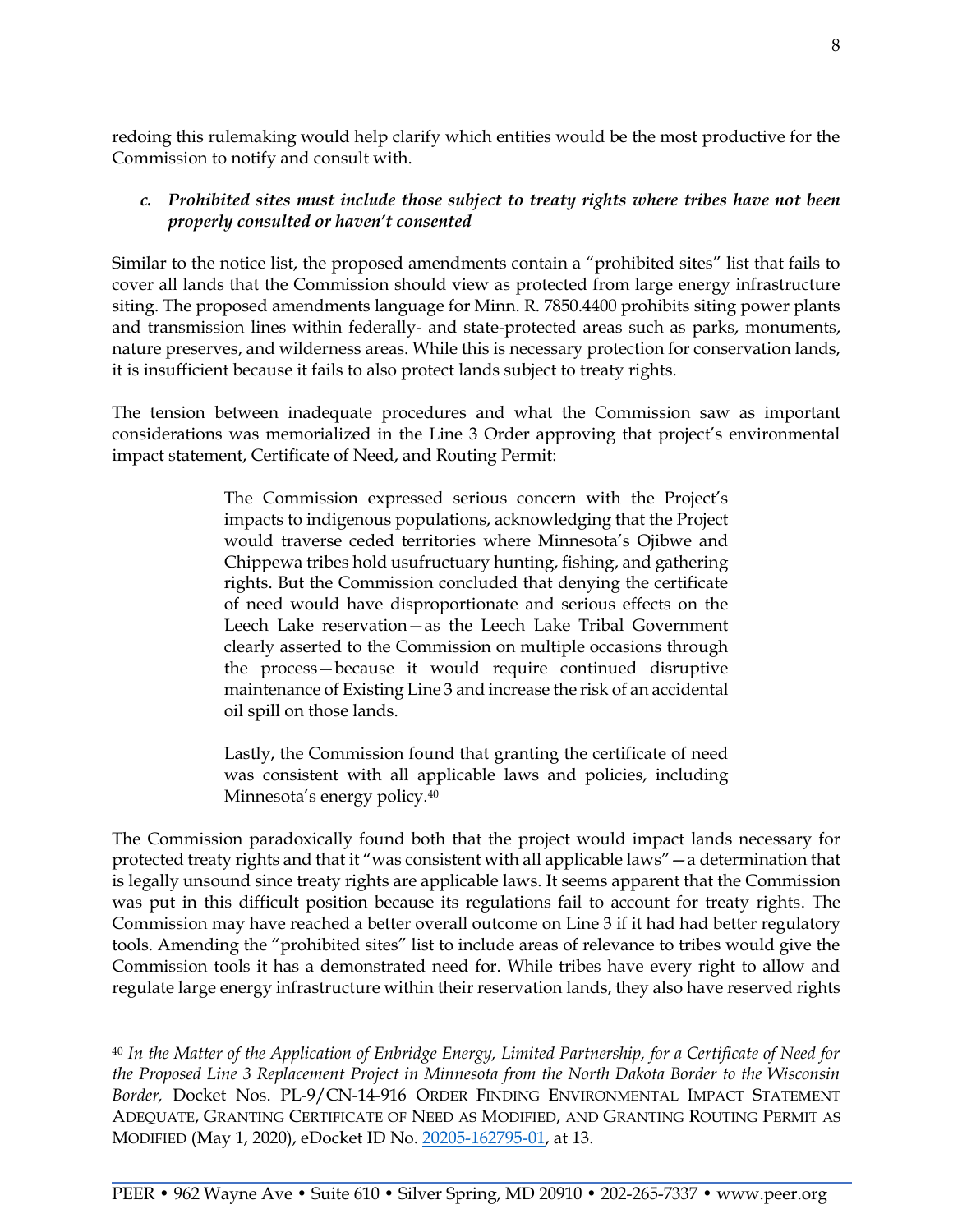over large regions of the state, and the Commission must determine that projects do not violate these rights before it authorizes the placement of any power plant or transmission line. At a minimum, the Minn. R. 7850.4400 "prohibited sites" list must include ceded territory over which tribes retain rights when: 1. Tribes view the project as harmful to their reserved treaty rights; or 2. Tribes have not been adequately consulted.

### *d. Prohibited sites should also include environmental justice areas of concern, the Commission must take further comment on how to identify and protect environmental justice communities*

While updating the list of prohibited sites to respect tribal interests, the Commission has an opportunity to add additional important communities and considerations to the "prohibited sites" list, such as environmental justice communities. By consulting with low-income advocates and environmental justice organizations the Commission can best craft prohibitions on siting polluting infrastructure through environmental justice areas—consistent with state policy promoting sustainability and environmental justice.<sup>41</sup>

Protecting these communities would not require the Commission to expend significant resources. The Commission could rely on existing data to craft a standard, the Pollution Control Agency already maintains a map of the areas of environmental justice concern in the state.<sup>42</sup> The Commission can seek comment from members of the identified environmental justice communities on how to best address their needs in siting and routing decisions. By adding appropriate exclusions to Minn. R. 7850.4400 the Commission can better serve the needs of Minnesotans and protect the most vulnerable.

# **3. The proposed changes put too much power in the hands of applicants and take too much away from the public**

A July 2020 assessment by the Legislative Auditor found that the Commission "has done a poor job educating the public about PUC's unique role and processes, and has not provided adequate resources to help the public participate."<sup>43</sup> Unfortunately, instead of remedying this situation, the proposed amendments are likely to make a bad situation worse by favoring project proposers' timelines over the rights of the public to participate in the agency's decision making processes.

<sup>41</sup> *See, e.g.,* Gov. Tim Walz, *Sustainability Month Proclamation* (2021), [https://mn.gov/governor/assets/10.01.21%20Sustainability%20Month\\_tcm1055-501635.pdf.](https://mn.gov/governor/assets/10.01.21%20Sustainability%20Month_tcm1055-501635.pdf) <sup>42</sup> The environmental justice communities featured include, but are not limited to, federallyrecognized reservation boundaries. *See* Minnesota Pollution Control Agency, UNDERSTANDING ENVIRONMENTAL JUSTICE IN MINNESOTA, https://mpca.maps.arcgis.com/apps/MapSeries/index.html?appid=f5bf57c8dac24404b7f8ef17 17f57d00 (last visited Nov. 10, 2021).

<sup>43</sup> LEGISLATIVE AUDITOR REPORT, *supra* note 11, at S-1.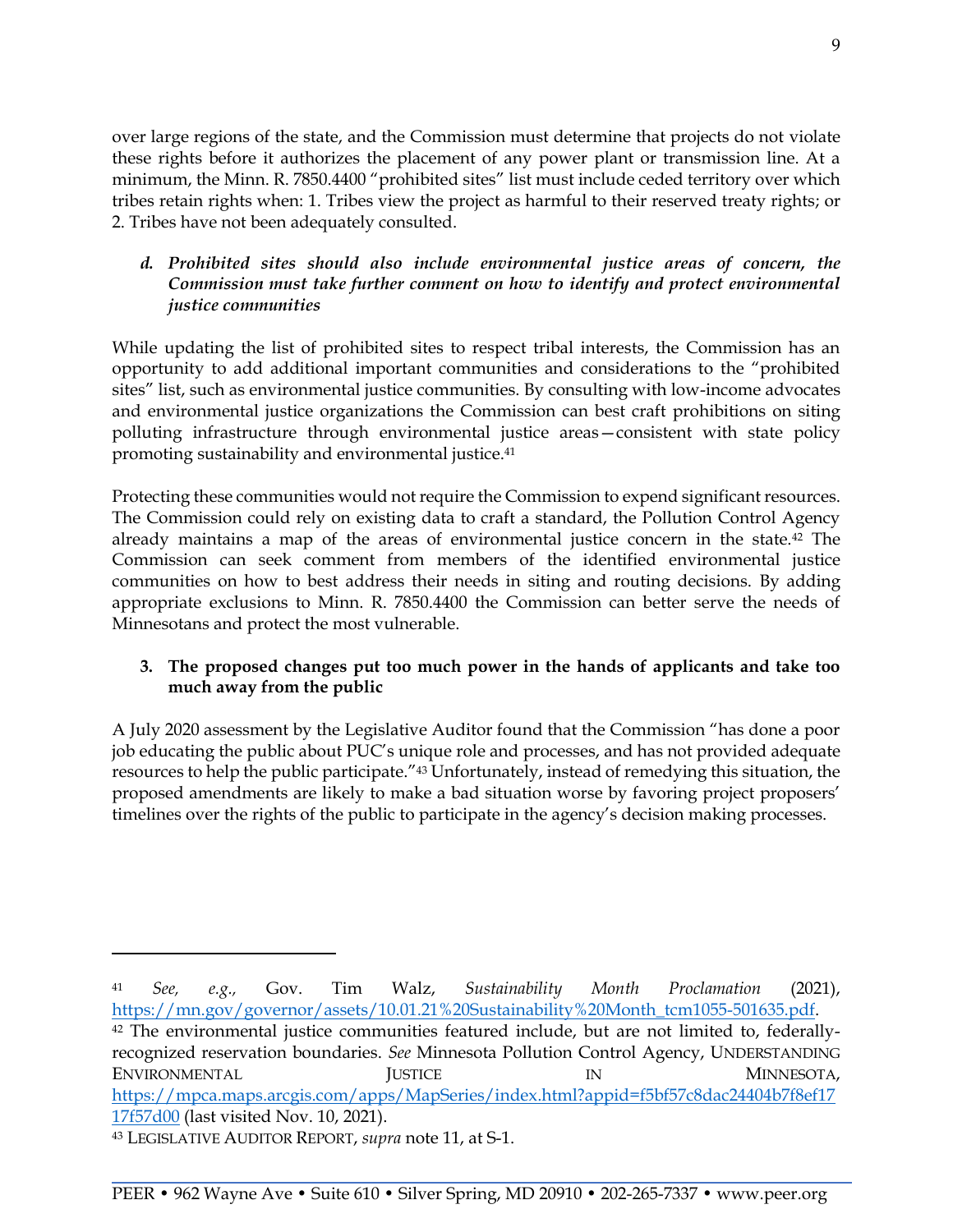#### *a. The proposed amendments put the permitting timeline in the hands of the project proposer, and can make the updated timeline secret to the public*

As written, the proposed amendments allow project proposers to control the timeline, and therefore the ultimate quality of agency review, of their permit process. In Minn. R. 7849.1000, subp. 4, and Minn. R. 7850.1680, subp. 3, the Commission proposes to add a new "process schedule" that controls all further timelines in the permitting of applied-for facilities. The proposed amendment language envisions a process where Commission staff set the schedule behind closed doors with applicants and the Department of Commerce. Further, Minn. R. 7849.1000, subp. 4, states that only the Department or the applicant may formally object if they disagree with the process schedule. This cuts the public entirely out of any say in how the schedule is set and whether it is adequate to protect the public's interests or accommodate their capacity to comment. This is the codification of back-room deals between utilities and agencies with no possible role of the public in setting an essential procedural issue.

What's more, the proposed amendment language of Minn. R. 7849.1710, subp. 4, governs "process schedule update[s]" which occurs whenever the Commission's executive secretary deems a site or route permit application complete. After staff updates the process schedule it is provided to the Department of Commerce and the applicant, but only "made available to the public upon request." This indicates that not only will the process schedule be kept secret from the public until it is requested, but staff will expend resources distributing what is obviously a public document to individual members of the public. Those who don't know they have to request the schedule will not understand that the process is proceeding upon an undisclosed fixed timeline.

Throughout the remainder of the proposed amendments, the process schedule sets the speed of agency review of all parts of the application. The rules would require that all agency actions follow the process schedule, essentially forcing agencies to make decisions whether or not they have all the information they may need.

By adding the process schedule requirement and cutting the public out of its creation and review, the Commission would decrease the amount of information available to the public while providing inadequate resources to support public participation.<sup>44</sup> The process schedule in the proposed amendments should be scrapped or seriously rethought for the sake of good governance. While applicants have an interest in keeping the process schedule as short and hectic as possible, the public clearly has an interest in regulatory flexibility that is entirely out of the applicant's control. These two interests cannot be reconciled if the applicant is able to set the process schedule with agencies, but with no transparency or input from the public. Authority for scheduling should remain within a public process, and timelines should be set by unbiased decision makers such as Administrative Law Judges.

<sup>44</sup> This is remarkably consistent with the public participation failures found by the Legislative Auditor's 2020 review. *See generally* LEGISLATIVE AUDITOR REPORT, *supra* note 11.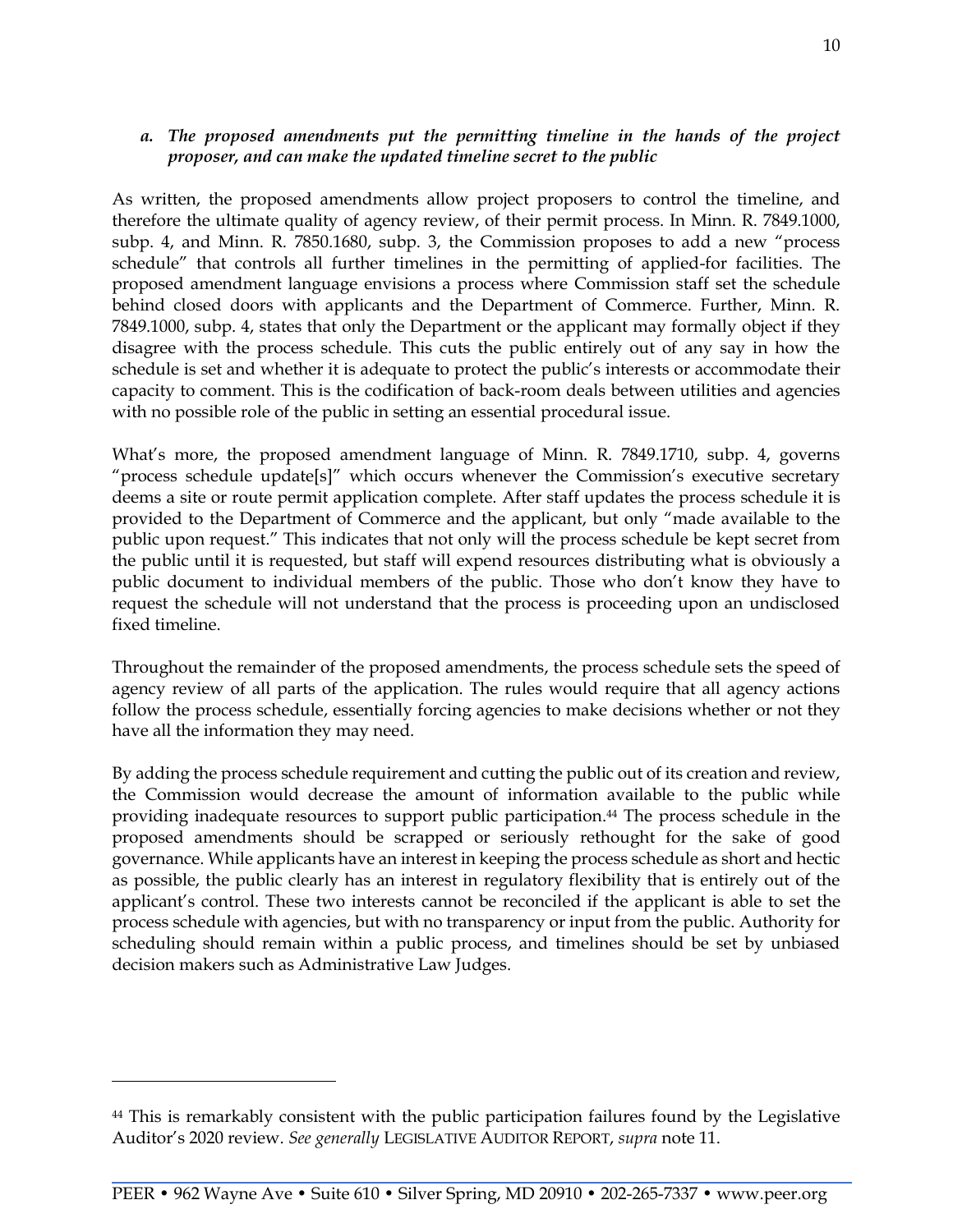### *b. Comment periods that run concurrently or are administered by the project proposer will confuse the public and depress participation*

Within the "draft permit application" period envisioned by the proposed amendments the public will be presented with a series of confusing and conflicting notices for comment periods that may have little to no utility. The Commission should retool its proposed amendments to assure that the public is not required to comment upon multiple regulatory stages at the same time.

According to the proposed amendments' Minn. R. 7850.1680, subp. 2, during the draft period the Commission must consider whether to appoint an advisory task force, and is required to notify general contacts, public agencies, landowners, and local and tribal governments about a comment period on that topic.<sup>45</sup> However, according to Minn. R. 7850.1650, at the same time the applicant must notify the same lists of people that its draft application has been filed, numerous other details about the proposed project, and that the Commission "is soliciting comments on the draft application from interested persons." (It is not clear on the face of the proposed amendments if there actually is a general comment period on the draft application at this point, but the applicant is nonetheless required to state that there is one.) At the same time, under Minn. R. 7849.0130 the applicant must send the same recipients another notice that, among other things, tells the public that they will be able to provide comment on the project at a later date (Minn. R. 7849.0130, subp.  $2(C)(7)$ ) – seemingly contradicting the other notices that the public, governments, and landowners receive from the Commission and the applicant.<sup>46</sup> Any recipient of these multiple notices would be, at best, overwhelmed with the issues they are expected to deal with all at once, but more likely they would simply be confused and unable to meaningfully engage with the information.

In addition, the proposed amendments conflate two distinct periods for public involvement, leading to far less opportunity for public input on proposed projects. In the language for Minn. R. 7850.2300 the Commission proposes to do both the initial public information meeting (introducing the public to the project for the first time) as well as finalize plans for scoping (a step in the process that determines whether issues are excluded from consideration). Thus, the same evening that the public first hears of a project in their area, they will also be required to have final comments prepared on the scope of environmental review. If the Commission is serious about soliciting public input, it cannot truncate the provision of all the information on a project and the public's feedback on that project into the same meeting.

Ultimately, the proposed amendments must be rejected for having comment periods that run concurrently, notices that provide the public with inconsistent or incorrect information on opportunities to comment, or expect the public to address two fundamental topics at the same time. In order to assure the transparency and public participation rights assured by statute,

<sup>45</sup> It is unclear how the Commission could decide on whether to have such a task force without having the applicant's final permit application before it. The timing of this comment period appears to incentivize draft applications that misconstrue issues that would normally lead to the appointment of a task force.

<sup>46</sup> Under Minn. R. 7849.0130, subp. 7, this last notice can be defective without harming the applicant's ability to proceed, so it remains to be seen whether or not these many requirements would even be followed as written.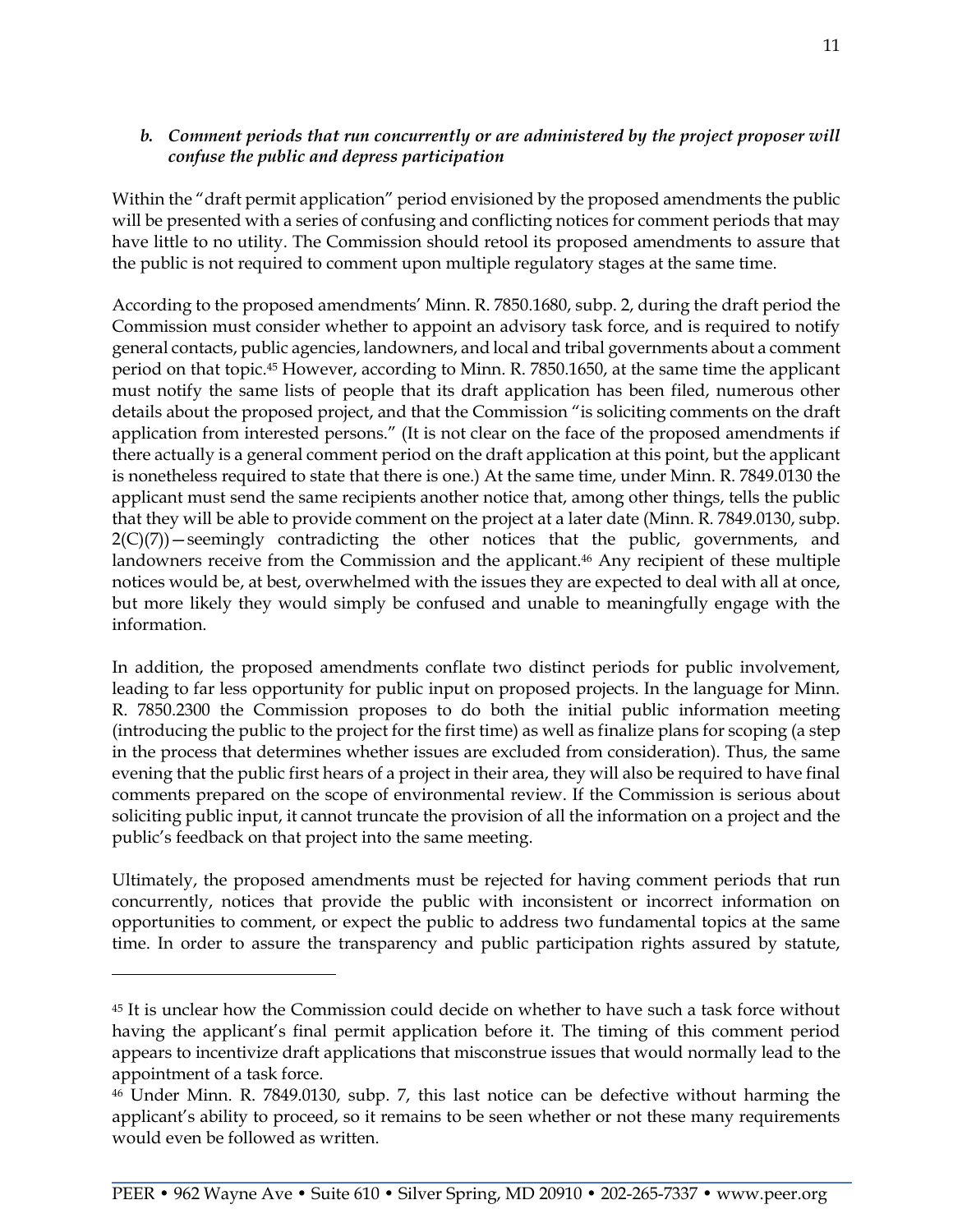comment periods cannot run concurrently, and scoping should only begin after the public has had the opportunity to review the project proposal. The proposed amendments would chill public participation and confuse would-be commenters about what they should discuss and when comments on any particular regulatory step are being collected.

# **4. The climate crisis requires the PUC to start again and include better policies throughout these regulations**

Likely due to the limited feedback garnered nearly a decade ago from the stakeholder group, the proposed amendments fail to address central issues of concern that the Commission is active in assessing on behalf of the state of Minnesota. In order to protect shared resources and the public, the Commission must revisit the factors it uses to vet projects, and it must set strong standards for decommissioning any projects it approves.

### *a. Factors considered must include climate change emissions and impacts on biodiversity, as well as projects' vulnerability to climate change impacts*

Similar to the "prohibited sites," discussed above, the proposed amendments include a list of "factors considered" that is incomplete and inadequate as currently written. In the proposed amendments language for Minn. R. 7850.4100 the Commission proposes to only add "information on electric and magnetic fields" in the existing list of factors. While the existing factors do include "effects on the natural environment" and unavoidable damage to human health and the environment, they do not explicitly call for balancing climate change impacts with the other factors. This is a missed opportunity for an agency which is the main driver of Minnesota policy on reducing climate change emissions.<sup>47</sup> It is also contrary to state policy seeking ways for the state to do more in reducing emissions and improving resiliency to climate change risk.<sup>48</sup>

Likewise, the proposed amendments fail to require any applicant-provided information on or Commission action regarding climate change adaption—that is, assuring infrastructure is resilient considering the enhanced risks posed by a changing climate. This failure to acknowledge that new projects are exposed to climate change risks is out of step with current science and state policy. For example, the Environmental Quality Board has established methods for all state agencies to analyze and plan for climate change impacts, including knowing what adaptation is

<sup>47</sup> *See*, *e.g.*, Minn. Stat. § 216H.06 [https://www.revisor.mn.gov/statutes/cite/216H.06;](https://www.revisor.mn.gov/statutes/cite/216H.06) *see also* Minn. Stat. § 216H.03 [https://www.revisor.mn.gov/statutes/cite/216H.03.](https://www.revisor.mn.gov/statutes/cite/216H.03)

<sup>48</sup> *See* Exec. Order 19-37 (Dec.2, 2019), [https://mn.gov/governor/assets/2019\\_12\\_2\\_EO\\_19-](https://mn.gov/governor/assets/2019_12_2_EO_19-37_Climate_tcm1055-412094.pdf) [37\\_Climate\\_tcm1055-412094.pdf;](https://mn.gov/governor/assets/2019_12_2_EO_19-37_Climate_tcm1055-412094.pdf) Minnesota Environmental Quality Board*, Climate Solutions and Economic Opportunities: A Foundation for Minnesota's State Climate Action Planning*, [https://www.eqb.state.mn.us/sites/default/files/documents/CSEO\\_EQB.pdf;](https://www.eqb.state.mn.us/sites/default/files/documents/CSEO_EQB.pdf) Minnesota Environmental Quality Board, *Minnesota and Climate Change: Our Tomorrow Starts Today*, [https://www.eqb.state.mn.us/sites/default/files/documents/EQB%20Climate%20Change%2](https://www.eqb.state.mn.us/sites/default/files/documents/EQB%20Climate%20Change%20Communications.pdf) [0Communications.pdf;](https://www.eqb.state.mn.us/sites/default/files/documents/EQB%20Climate%20Change%20Communications.pdf) *see also* Office of Gov. Tim Walz & Lt. Gov Peggy Flanagan*, Governor Walz, Lieutenant Governor Flanagan, House and Senate DFL Energy Leads Announce Plan to Achieve 100 Percent Clean Energy in Minnesota by 2040*, (2021) [https://mn.gov/governor/news/?id=1055-](https://mn.gov/governor/news/?id=1055-463873) [463873](https://mn.gov/governor/news/?id=1055-463873) (expressing an intention to pass legislation that would convert Minnesota to 100 percent clean electricity by 2040).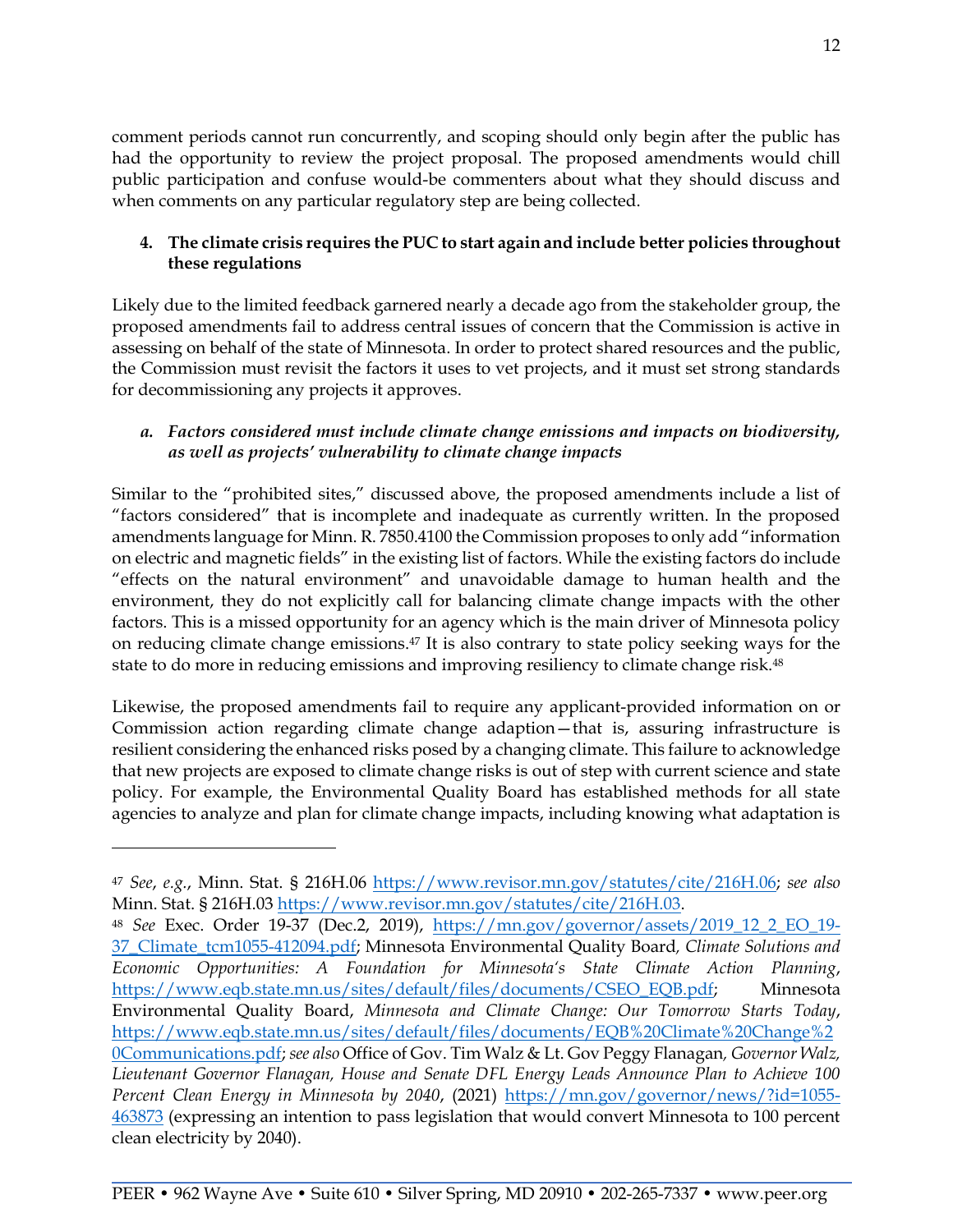necessary for major projects requiring state permits.<sup>49</sup> The Commission's proposed amendments must be brought in line with these government-wide requirements for better resiliency planning, likely by adding climate change risk and adaptation as separate "factors considered" in the existing list of factors.

Furthermore, as already stated, state policy embraces considering and mitigating harms to environmental justice communities—another factor that should be added to Minn. R. 7850.4100, to assure that the Commission does not approve projects that harm the most vulnerable communities. Also, consistent with state and federal protections of listed species, the Commission should include impacts on biodiversity as another factor to consider in approving proposed projects. It cannot be the case that the only missing detail in the existing factors list is more information on electric and magnetic fields—there are significant social, resource, and climate issues to weigh in making permitting decisions that serve the public.

# *b. No project should be permitted without a full decommissioning plan*

The proposed amendments fail to impose an across-the-board requirement that any project requiring a Certificate of Need, siting, or routing permits first present a full decommissioning plan to be approved by the Commission. This is a missed opportunity that should be remedied to assure that Minnesotans are protected from picking up the costs of stranded utility assets. The Commission has identified decommissioning as an important issue for recently approved clean energy projects, and it is a major omission to not include standards for decommissioning plans in the proposed amendments.

While the Commission requires solar and wind developers to have a decommissioning plan in place prior to operation and is actively studying the issue of best practices for such facilities' decommissioning,<sup>50</sup> the Commission has failed to use the proposed amendments to impose similar conditions on large energy infrastructure with a higher likelihood of becoming toxic stranded assets in the coming energy transition. Without a rule in place requiring all permittees to account for decommissioning, the Commission is required to address this issue on an ad hoc basis. By enacting a consistent and rigorous decommissioning plan requirement in regulations, the Commission can decrease the risk imposed on Minnesotans by projects that may leave legacy pollution without funds for remediation.

# **Conclusion**

The proposed amendments, based on opinions offered by the 2012 stakeholder group, favor the interest of large businesses over small ratepayers, state authority over tribal sovereignty, and utility profits over transitioning the electrical system away from polluting technologies.

<sup>49</sup> Minnesota Environmental Quality Board, *Revised Environmental Assessment Worksheet (EAW) Guidance: Developing a Carbon Footprint and Incorporating Climate Adaptation and Resilience* (2022) [https://www.eqb.state.mn.us/sites/default/files/documents/EQB\\_Revised%20EAW%20For](https://www.eqb.state.mn.us/sites/default/files/documents/EQB_Revised%20EAW%20Form%20Guidance_Climate_Sept%202021.pdf) [m%20Guidance\\_Climate\\_Sept%202021.pdf.](https://www.eqb.state.mn.us/sites/default/files/documents/EQB_Revised%20EAW%20Form%20Guidance_Climate_Sept%202021.pdf)

<sup>50</sup> *See In the Matter of the Department of Commerce Workgroup on Wind and Solar Facilities*, MPUC Docket No. E-999/M-17-123, ORDER REQUESTING GUIDANCE MATERIALS, eDocket ID No. 20217- 176627-01.